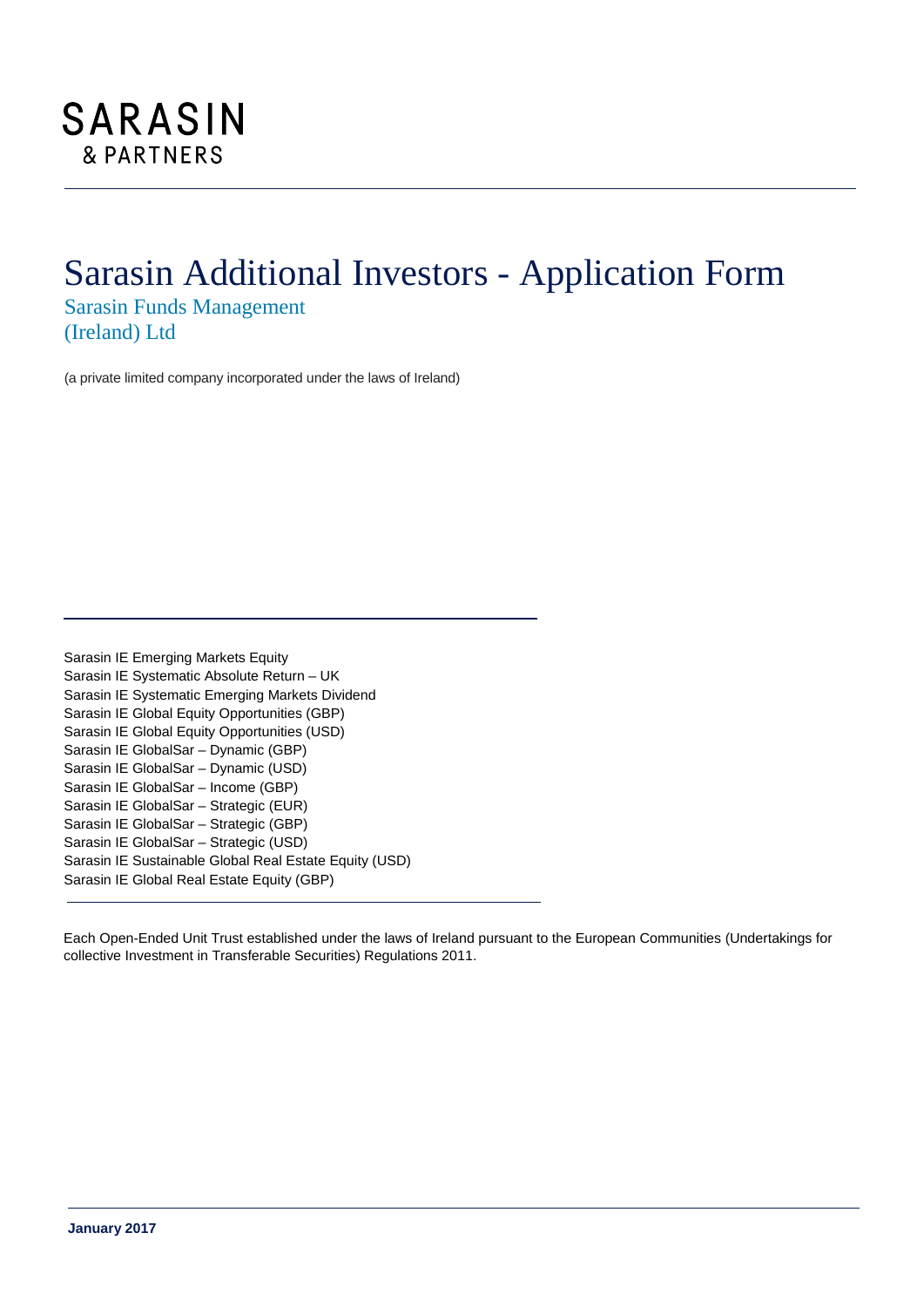#### **Sarasin Additional Investors – Application Form**

**This form should be used by additional individual investors wishing to invest in unit trusts managed by Sarasin Funds Management (Ireland) Limited. The first named applicant must complete the relevant initial account opening document and all applicants must ensure they have seen this document and signed the initial account opening form in addition to completing this form. Please return this form to: Sarasin Funds Management (Ireland) Limited, George's Court, 54-62 Townsend Street, Dublin 2, Ireland. Tel: +353 1 434 5111 Fax: +353 1 434 5264. Please use BLOCK CAPITALS.**

Before completing this application form, please ensure you have read the Key Investor Information Document (KIID) for the Fund(s) that you wish to invest in. The KIID is available at [www.sarasinandpartners.com](http://www.sarasinandpartners.com/)

**To prevent delay to your initial subscription, please note the following information:No U.S. Person is permitted to invest in the Funds.**

**Until this form has been completed with provision of all required due diligence documentation, we will be unable to invest for you.**

**Subscription proceeds should not be wired until you have received confirmation that your account has been opened and are in receipt of your dealing account number. Subscription proceeds wired in advance of your account opening being completed may result in delays with your subscription being processed. Your money cannot be accepted during the account opening period and funds will be returned to you, less any bank charges that may apply, which may take up to 5 business days. Bank details per fund can be found within this form.**

**We request you include your email or phone number to allow us to contact you with any queries regarding your subscription.**

## Section 1 - Registration

**All Applicants must complete this section in full.** 

| <b>INDIVIDUALS</b>      |              |
|-------------------------|--------------|
| FIRST APPLICANT DETAILS |              |
| Full Name:              |              |
| Registered Address:     |              |
| Post Code:              | Country:     |
| Phone No:               | Fax No:      |
| Email Address:          |              |
| Date of Birth:          | Citizenship: |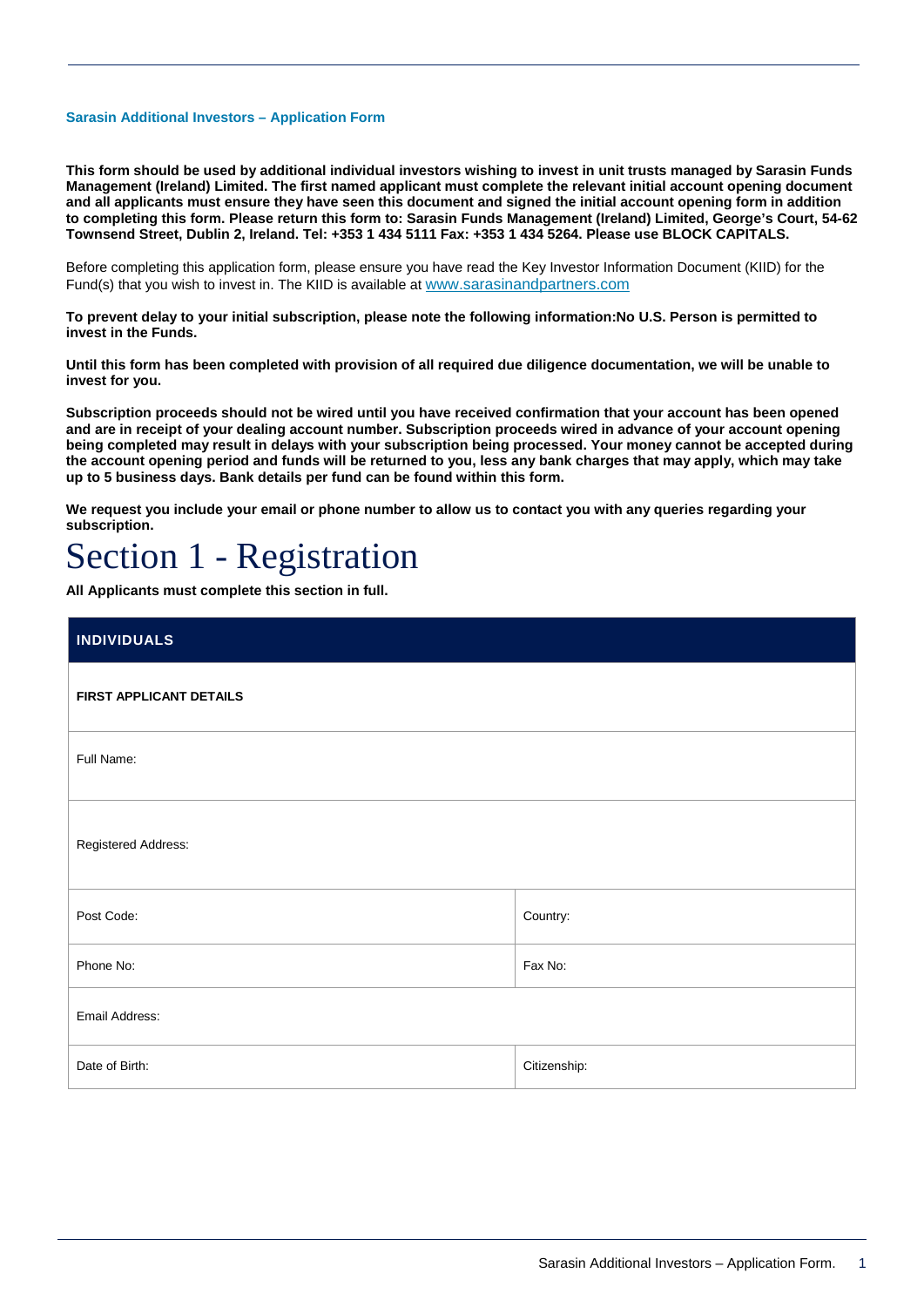## Section 2 – Tax Information

## **EU SAVINGS DIRECTIVE 2003/48/EC – to be completed if an EU Resident residing outside of Ireland**

## **Individual (including Joint Account Holders) Resident in EU (outside of Ireland) should also note the below:**

. As paying agent for the Fund, the Administrator must also source additional information in order to satisfy the EU Savings Directive requirements. Therefore, individuals who are EU residents and reside outside of Ireland must provide the following additional information & documentation:

**Tax Identification Number (TIN)** (mandatory)

*Please leave blank if your tax identification number does not appear on your passport, photo identity card or other proof of identity provided.*

Issuing Country of your Passport / Photo ID: \_\_\_\_\_\_\_\_\_\_\_

*Additional documents required (only if investing directly in your own or joint names i.e. whether or not it is via an intermediary):*

- 1. Proof of Tax Identification Number (TIN) if available (e.g. photo identity card which shows the tax identification number or correspondence from your local tax office)
- 2. Tax Residency Certificate (TRC) (where the place of issuing country of passport differs from country of tax residence)

Your personal information will be handled by Northern Trust or it's duly appointed delegates as Data Processor for the Fund in accordance with the Data Protection Acts 1988 to 2003. Your information provided herein will be processed for the purposes of complying with the Directive and this may include disclosure to the Irish Revenue Commissioners.

## **Individual (Controlling Person's) Self-Certification for FATCA and CRS**

## **Instructions for completion**

We are obliged under Section 891E, Section 891F and Section 891G of the Taxes Consolidation Act 1997 (as amended) and regulations made pursuant to those sections to collect certain information about each investor's tax arrangements. Please complete the sections below as directed and provide any additional information that is requested. Please note that in certain circumstances we may be legally obliged to share this information, and other financial information with respect to an investor's interests in the Fund with relevant tax authorities .This form is intended to request information only where such request is not prohibited by Irish law.

If you have any questions about this form or defining the investor's tax residency status, please refer to the OECD CRS Portal or speak to a tax adviser.

For further information on FATCA or CRS please refer to Irish Revenue website at

*http://www.revenue.ie/en/business/aeoi/index.html* or the following link to the OECD CRS Information Portal at: *http://www.oecd.org/tax/automatic-exchange*/ in the case of CRS only.

If any of the information below about the investor's tax residence or FATCA/CRS classification changes in the future, please advise of these changes promptly.

Please note that where there are joint or multiple account holders each investor is required to complete a separate Self-Certification form.

Sections 1, 2, 3 and 5 must be completed by all investors.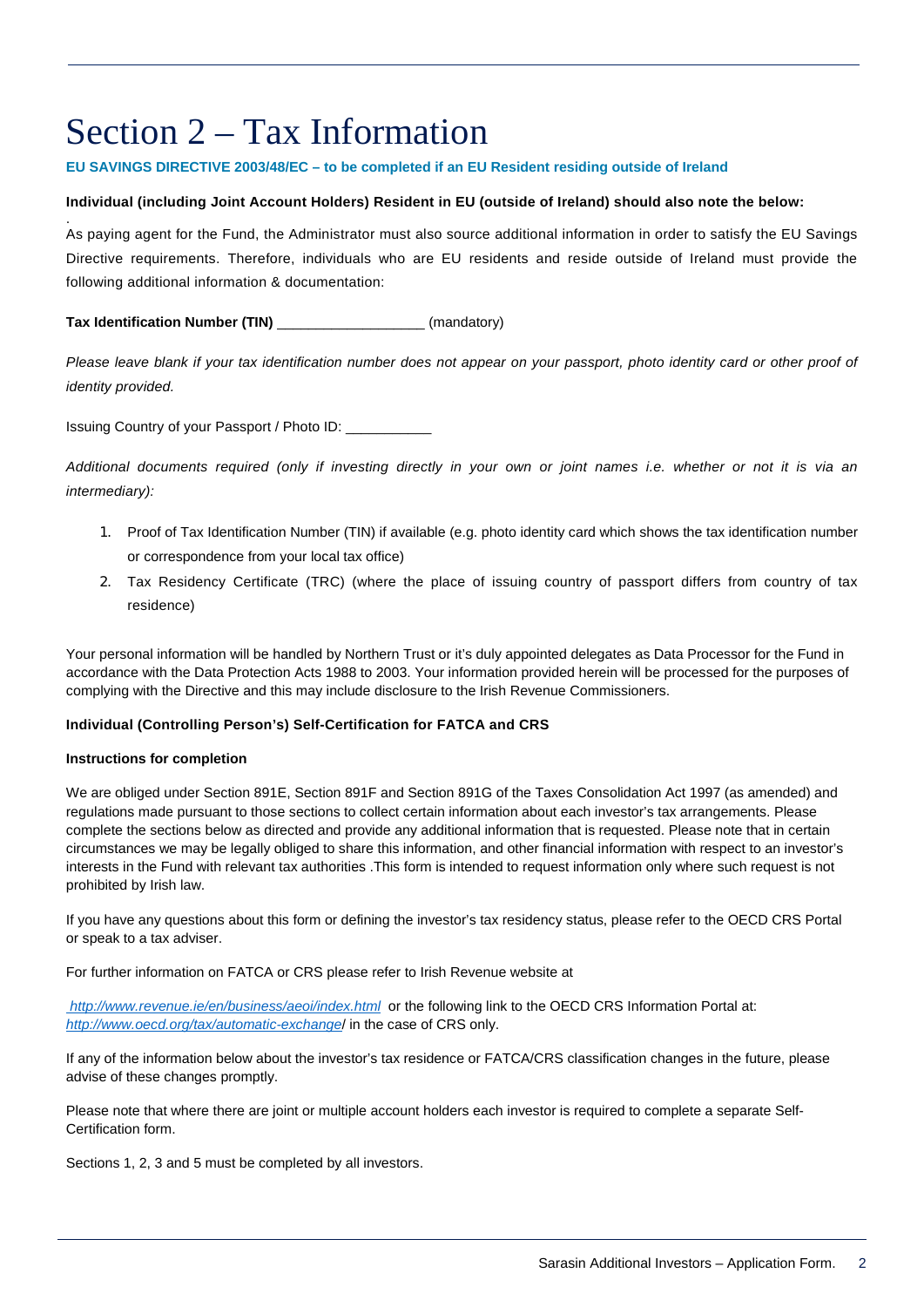Section 4 should only be completed by any individual who is a Controlling Person of an entity investor which is a Passive Non-Financial Entity.

For further guidance see. *[http://www.oecd.org/tax/automatic-exchange/common-reporting-standard/common-reporting](http://www.oecd.org/tax/automatic-exchange/common-reporting-standard/common-reporting-standard-and-related-commentaries/#d.en.345314)[standard-and-related-commentaries/#d.en.345314](http://www.oecd.org/tax/automatic-exchange/common-reporting-standard/common-reporting-standard-and-related-commentaries/#d.en.345314)*

## *(Mandatory fields are marked with an \*)*

| Section 1: Investor Identification                                                                            |                                                                                                                        |  |
|---------------------------------------------------------------------------------------------------------------|------------------------------------------------------------------------------------------------------------------------|--|
| <b>Investor Name*:</b>                                                                                        | <u> 2000 - Jan James James Jan James James James James James James James James James James James James James James</u> |  |
| <b>Current Residential Address*:</b>                                                                          |                                                                                                                        |  |
|                                                                                                               |                                                                                                                        |  |
| City, Town, State, Province or County: And All Annual City, Town, All Annual City, Town, All Annual City, All |                                                                                                                        |  |
| Postal/ZIP Code: _______________________Country: ________________________________                             |                                                                                                                        |  |
| Mailing address (if different from above):                                                                    |                                                                                                                        |  |
|                                                                                                               |                                                                                                                        |  |
|                                                                                                               |                                                                                                                        |  |
|                                                                                                               |                                                                                                                        |  |
| Place of Birth* _________________                                                                             |                                                                                                                        |  |
| Town or City of Birth*: ________________________________Country of Birth*: ________________________           |                                                                                                                        |  |
| Date of Birth*: __________________                                                                            |                                                                                                                        |  |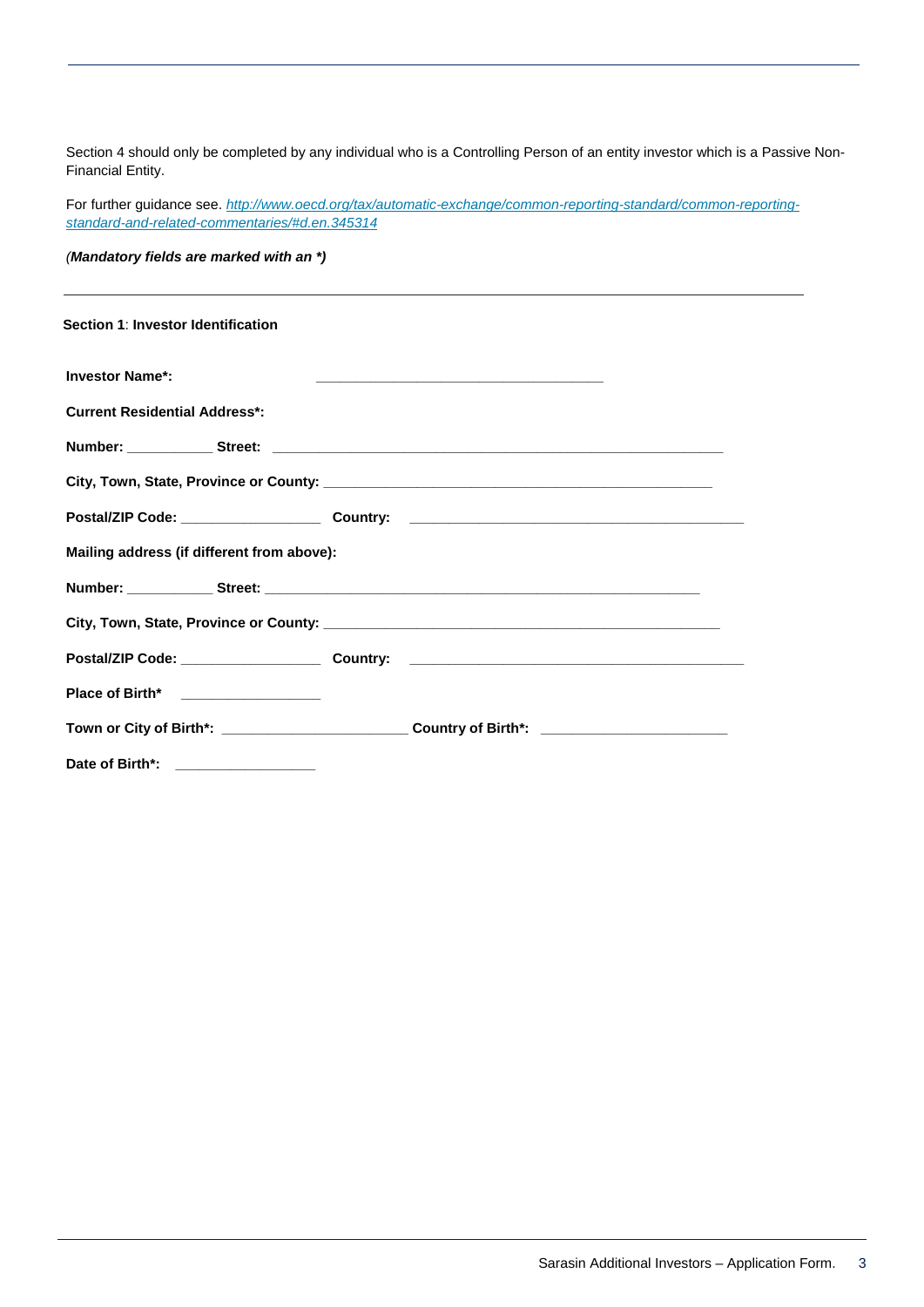## **Section 2: FATCA Declaration of U.S. Citizenship or U.S. Residence for Tax purposes\*:**

Please tick either (a) **or** (b) and complete as appropriate.

| (a) □            | I confirm that [I am]/[the investor is] a U.S. citizen and/or resident in the U.S. for tax purposes and [my]/[its]<br>U.S. federal taxpayer identifying number (U.S. TIN) is as follows: |
|------------------|------------------------------------------------------------------------------------------------------------------------------------------------------------------------------------------|
| ΟR<br>(b) $\Box$ | confirm that $\alpha$ am not //the investor is not a U.S. citizen or resident in the U.S. for tax purposes.                                                                              |

## **Section 3: CRS Declaration of Tax Residency (please note you may chose more than one country)\***

Please indicate your/ the investor's country of tax residence (if resident in more than one country please detail all countries of tax residence and associated taxpayer identification numbers ("TIN"). Please see the CRS Portal for more information on Tax Residency.

| <b>Country of Tax Residency</b> | <b>Tax ID Number</b> |
|---------------------------------|----------------------|
|                                 |                      |
|                                 |                      |
|                                 |                      |

**NOTE:** Provision of a Tax ID number (TIN) is required unless you are tax resident in a Jurisdiction that does not issue a TIN.

## **Section 4 – Type of Controlling Person**

(ONLY to be completed by any individual who is a Controlling Person of an entity investor which is a Passive Non-Financial Entity or an Investment Entity located in a Non-Participating Jurisdiction and managed by another Financial Institution)

For joint or multiple Controlling Persons please complete a separate Self-Certification form for each Controlling Person

| Please Confirm what type of Controlling Person applicable under CRS that<br>applies to you/the investor by ticking the appropriate box. | <b>Tick</b> | <b>Entity Name</b> |
|-----------------------------------------------------------------------------------------------------------------------------------------|-------------|--------------------|
| Controlling Person of a legal person – control by ownership                                                                             |             |                    |
| Controlling Person of a legal person – control by other means                                                                           |             |                    |
| Controlling Person of a legal person - senior managing official                                                                         |             |                    |
| Controlling Person of a trust - settlor                                                                                                 |             |                    |
| Controlling Person of a trust – trustee                                                                                                 |             |                    |
| Controlling Person of a trust – protector                                                                                               |             |                    |
| Controlling Person of a trust – beneficiary                                                                                             |             |                    |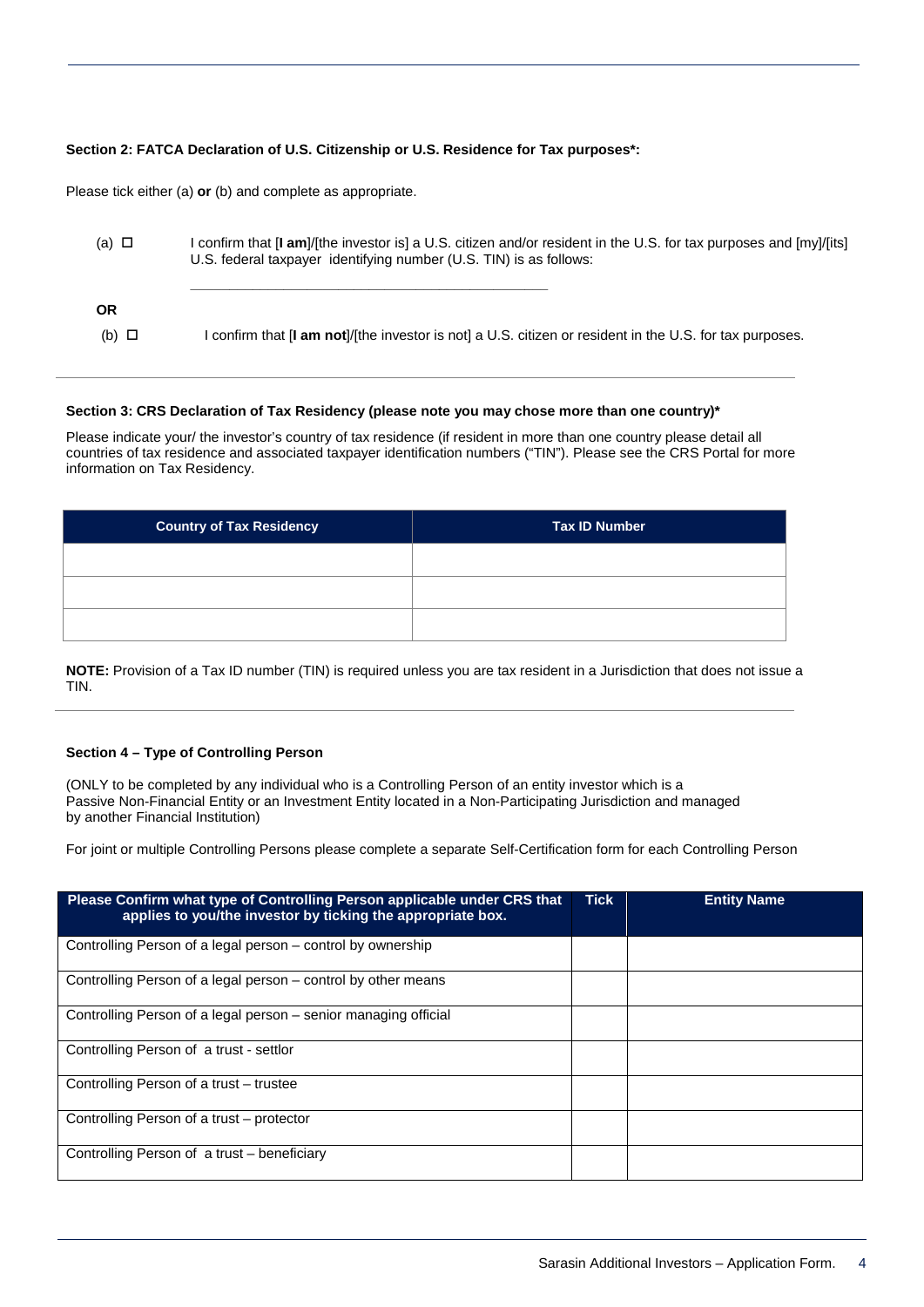| Controlling Person of a legal arrangement (non-trust) – settlor-equivalent     |
|--------------------------------------------------------------------------------|
|                                                                                |
| Controlling Person of a legal arrangement (non-trust) – trustee-equivalent     |
|                                                                                |
| Controlling Person of a legal arrangement (non-trust) - protector-equivalent   |
|                                                                                |
| Controlling Person of a legal arrangement (non-trust) – beneficiary-equivalent |
|                                                                                |
|                                                                                |
|                                                                                |
| Controlling Person of a legal arrangement (non-trust) – other-equivalent       |

## **Section 5: Declaration and Undertakings:**

I declare that the information provided in this form is, to the best of my knowledge and belief, accurate and complete.

I acknowledge that the information contained in this form and information regarding the Account Holder may be reported to the tax authorities of the country in which this account(s) is/are maintained and exchanged with tax authorities of another country or countries in which the Account Holder may be tax resident where those countries (or tax authorities in those countries) have entered into Agreements to exchange financial account information.

I undertake to advise the recipient promptly and provide an updated Self-Certification form where any change in circumstances occurs which causes any of the information contained in this form to be incorrect.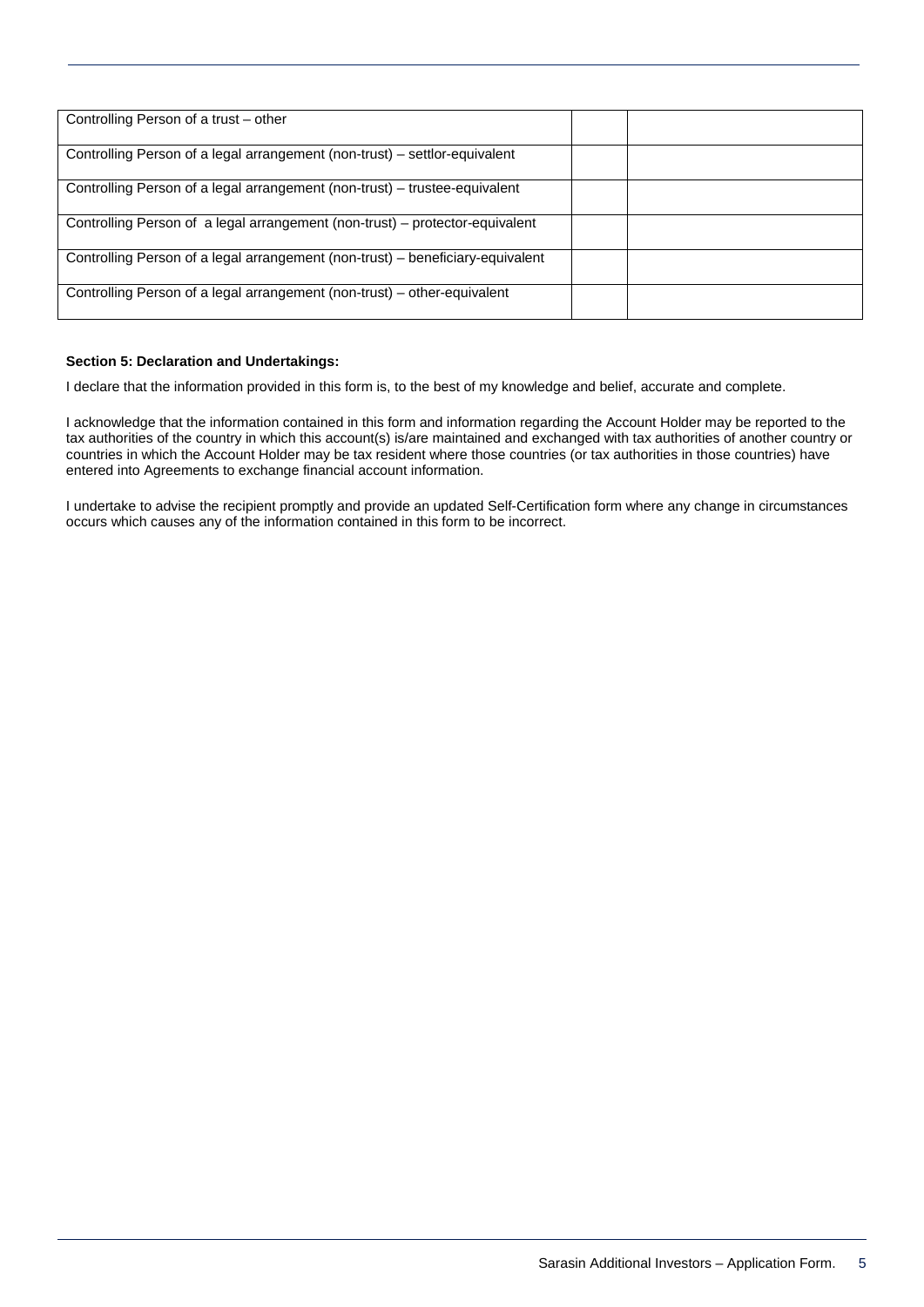## Section 3 – Due Diligence Documentation

## **Due Diligence Documentary Requirements in accordance with The Criminal Justice (Money Laundering and Terrorist Financing) Act, 2010 (The 'CJA 2010') as amended and updated by The Criminal Justice Act 2013 (The 'CJA 2013').**

In order to comply with Ireland's Anti-Money Laundering ("AML") legislation, Northern Trust (as Administrator) is required to conduct due diligence on all prospective investors into the Funds. The Due Diligence Documentary Requirements section provides guidance on the specific documentation and information requirements for each investor type that should be provided with this Sarasin Account Opening Form to open an account.

**Note: Northern Trust (as Administrator) and Sarasin Funds Management (Ireland) Limited reserves the right to request further documentation and information as deemed necessary for due diligence purposes.**

# Section 3 – Due Diligence Documentation Guidelines

**Outlined below is guidance on the documentation which Northern Trust (as Administrator) will require when undertaking due diligence to establish the identity of an investor and verify same to the extent warranted by risk.**

## **Examples of Photographic Identity Documentation:**

- Current passport.
- Current driving licence.
- Current national identity card.
- Current identification form with the photo signed by a police officer or equivalent.
- Social welfare/revenue card or any identity document with photographic identity issued by a government department.

## **Examples of Proof of Address:**

- Bank statements/credit card statements.
- Utility bill.
- Household/motor insurance certificate and renewal notices.
- Correspondence from local authorities.
- Correspondence from the revenue commissioners or equivalent.
- Correspondence from any government body.
- Driving licence which confirms the address provided it has not also been used to satisfy the photographic identity requirement above.
- Payslip or salary advice dated within the previous 6 months.
- Confirmation of address from a lawyer or financial institution.

**Note: All documentation must reflect the current residential address and must be dated within the previous 6 months other than in the case of an official document known to be issued only or typically at fixed intervals of more than 6 months, in which case such document may be accepted during that period, to a maximum of 12 months (e.g. correspondence from local authorities).** 

## **Certification/Notarization of Documents – Required for High Risk countries:**

Certified/notarized copies of personal identification documents and corporate documentation is required for certain identified investors. Documents must be a 'certified true copy of the original'.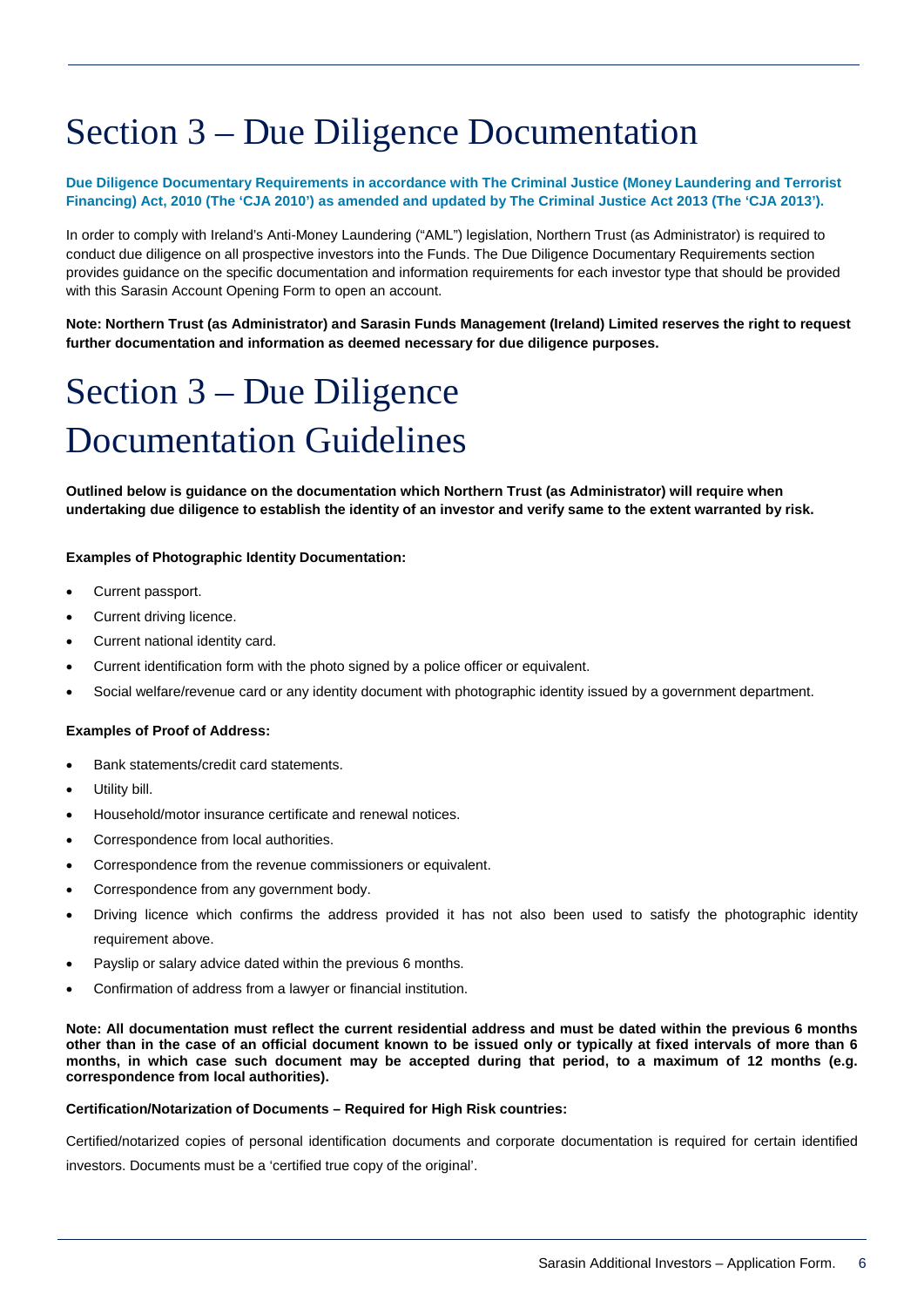In terms of certifying a document as a true copy, certification means that there is an original signature on the document from a suitable person.

### **Suitable persons include:**

- An authorised signatory of a Regulated Financial Institution or Credit Institution.
- An authorised signatory of a Financial Adviser.
- A Justice of the Peace.
- A Notary Public or Practicing Solicitor.
- A Practicing Chartered or Certified Public Accountant.
- Medical Professional
- A person authorised to sign on behalf of an Embassy or a Consul.
- A Police Officer.

#### **Certification of each document should include:**

- A signed statement confirming that this document is a true and accurate copy of the original document as seen by the person certifying the document.
- The name (in block capitals), occupation and contact details (address, telephone number and email address) of the person certifying the document, as a true copy of the original document.
- The date of certification of the document, as a true copy of the original document.

**Note 1:** Where the document, being certified as a true copy of the original document, contains a photograph, the person certifying the document as a true copy should also confirm that this a true likeness of the person named in the document.

**Note 2:** The document being provided as a true and accurate copy of the original document must include a wet ink signature of the person certifying the document as a true and accurate copy of the original document (i.e. no scanned or photocopied copies of the document being certified as a true copy of the original document, can be accepted).

**Note 3:** For multiple page documents, the certifier should sign or initial each page of the copy and confirm on the first or last page of the document the actual number of pages in the document.

**Note 4:** Where available, the statement of certification as a true copy of the sighted original should be accompanied by the professional stamp or seal of the certifier.

**Note 5:** When certifying documents as true copies, the certifier should not be a close family member of, or have any apparent or potential conflicts of interest with, the investor.

#### **English Translations:**

Where due diligence documents are provided in a language other than English, the prospective investor should, at the same time, provide a relevant extract translated by an independent source confirming also the adequacy of the foreign language documents.

• Beneficial Owner, in relation to the estate of a deceased person where the estate is in the course of administration, means the executor or administrator of the estate concerned.

### **Deemed High Risk Countries**

Albania, Angola, Azerbaijan, Bahamas, Bangladesh, Belize, Bolivia, Cambodia, Cape Verde, Chad, Colombia, Comoros, Dominican Republic, Ecuador, El Salvador, Equatorial Guinea, Gabon, Ghana, Guatemala, Guyana, Hati, Honduras, India, Jamaica, Jordan, Kazakhstan, Laos, Liechtenstein, Maldives, Mauritania, Mexico, Moldova, Monaco, Morocco, Nauru,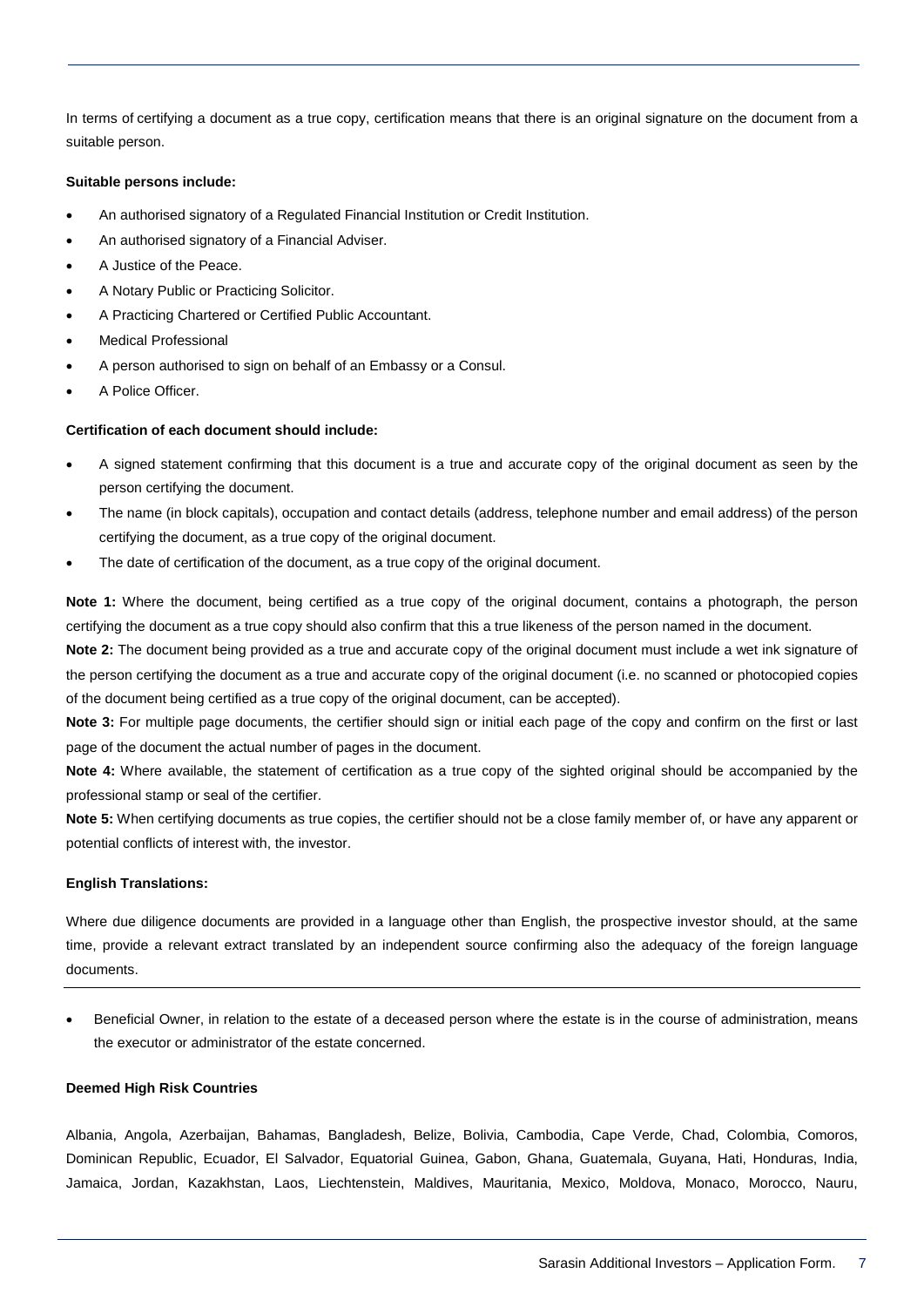Nicaragua, Nigeria, Niue, Pakistan, Palestinian Territories, Panama, Papua New Guinea, Peru, Saint Kitts and Nevis, Saudi Arabia, Senegal, Seychelles, Sierra Leone, Tajikistan, Tanzania, Trinidad and Tobago, Tunisia, Turkey, Uganda, United Arab Emirates, Uzbekistan, Vanuatu. Afghanistan, Belarus, Benin, Bosnia and Herzegovina, Burma (Myanmar), Burundi, Central African Republic, China, Congo Democratic Republic, Costa Rica, Cyprus, Egypt, Eritrea, Guinea, Guinea Bissau, Iraq, Ivory Coast, Lebanon, Liberia, Libya, Macau, Montenegro, Myanmar (Burma), Russia, Serbia, Somalia, South Sudan, Sudan, Yemen and Zimbabwe

## **DUE DILIGENCE DOCUMENTATION – INDIVIDUAL REQUIREMENTS**

#### **Individuals (including Joint Account Holders)**

## **Where the applicant is an Individual please provide the following documentation:**

1. Photographic identity document.

- 2. Proof of address.
- 3. One of the following:
	- An additional verification document such as a second photographic identity document or a second proof of address document.
	- Confirmation from a credit or financial institution confirming that the applicant is or has been a customer of that institution.

### **Note: In the case of joints account holders, please provide documents in respect of all holders.**

4. Confirmation of the bank account from which it is proposed that subscription proceeds will be paid.

**Note: Where the applicant is an Individual in one of the deemed high risk countries, outlined above, documentation provided should be certified as true copies of the original documentation.**

## **Where the applicant is an Individual classified as a Politically Exposed Person (see the definition of a Politically Exposed Person below) please provide the following documentation:**

- 1. Photographic identity document.
- 2. Proof of address.
- 3. One of the following:
	- An additional verification document such as a second photographic identity document or a second proof of address document.
	- Confirmation from a credit or financial institution confirming that the applicant is or has been a customer of that institution.

#### **Note: In the case of joints account holders, please provide documents in respect of all holders.**

4. Confirmation of the bank account from which it is proposed that subscription proceeds will be paid together with confirmation of the activity that generated the proceeds proposed to be subscribed (e.g. sale of shares, salary payments).

#### 5. Confirmation of the activities that have generated the total net worth of the applicant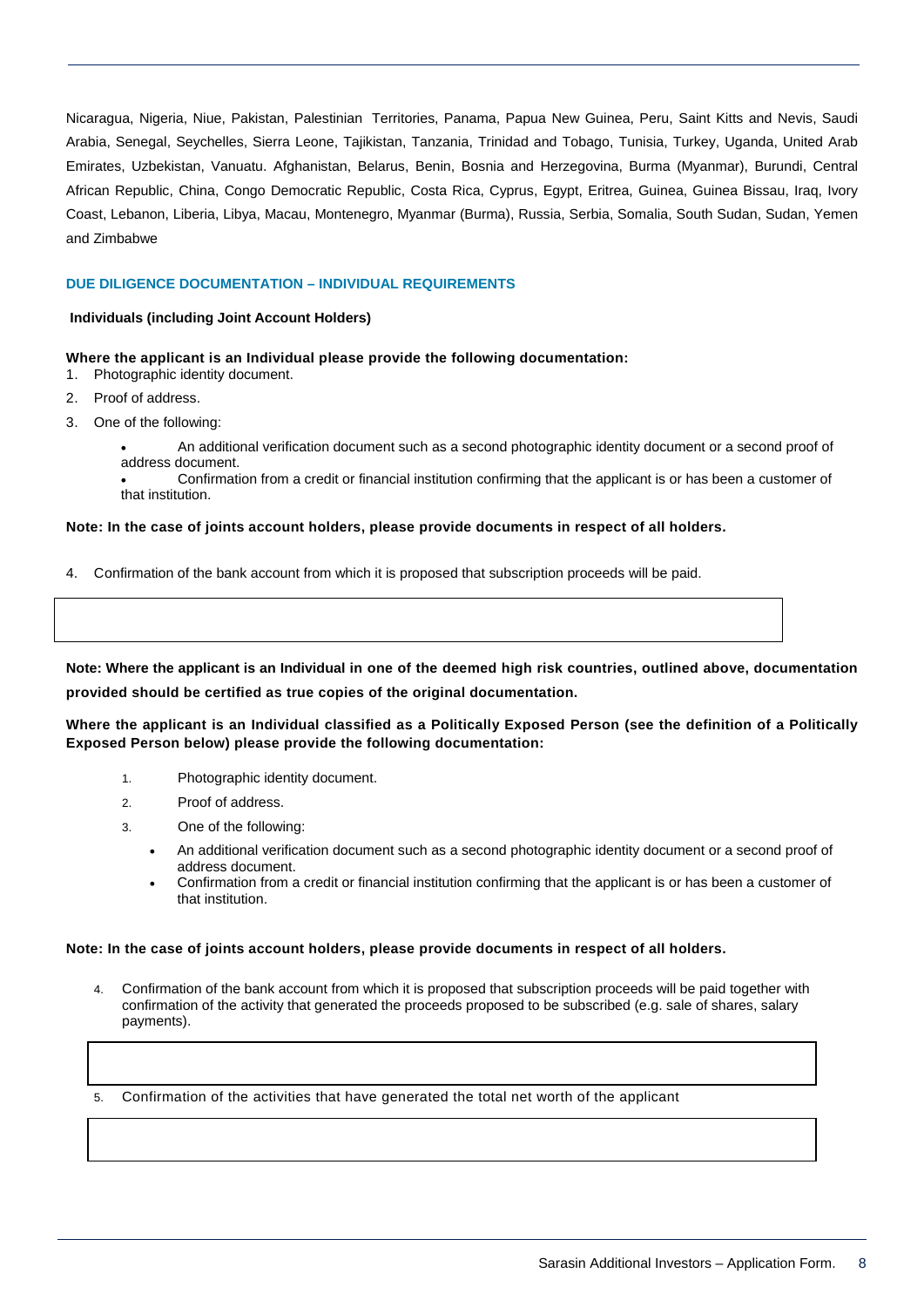## **Note: Documentation provided should be certified as true copies of the original documentation.**

## **DUE DILIGENCE DOCUMENTATION – POLITICALLY EXPOSED PERSONS**

Please confirm whether you are a Politically Exposed Person. If yes, please complete section on PEPs:  $\Box$  Yes  $\Box$  No

A Politically Exposed Person ('PEP') means an individual (or family member or close associate of such individual) who is, or has, at any time in the preceding 12 months, been entrusted with a prominent public function, including any of the following individuals:

- A Head of state, head of government, government minister or deputy or assistant government minister.
- A member of parliament.
- A member of the supreme court, constitutional court of other high level judicial body whose decisions, other than in exceptional circumstances, are not subject to further appeal.
- A member of a court of auditors or of the board of a central bank.
- An ambassador, chargé d'affairs or high ranking officer in the armed forces.
- A member of the administrative, management or supervisory body of a state owned enterprise.

A close associate of a PEP includes any of the following persons:

- Any individual who has joint beneficial ownership of a legal entity or legal arrangement, or any other close business relations, with the PEP.
- Any individual who has sole beneficial ownership of a legal entity or legal arrangement set up for the actual benefit of the PEP.

An immediate family member of a PEP includes any of the following persons:

- Spouse of the PEP.
- A person who is considered to be the equivalent to a spouse, under the laws where the person or PEP resides.
- Children of the PEP.
- A spouse of the child of the PEP.
- A person who is considered to be the equivalent to a spouse of a child, under the laws where the person or child resides.
- Parent/parents of the PEP.

**Appendix 1 - Individual (Controlling Person's) Self-Certification for FATCA and CRS**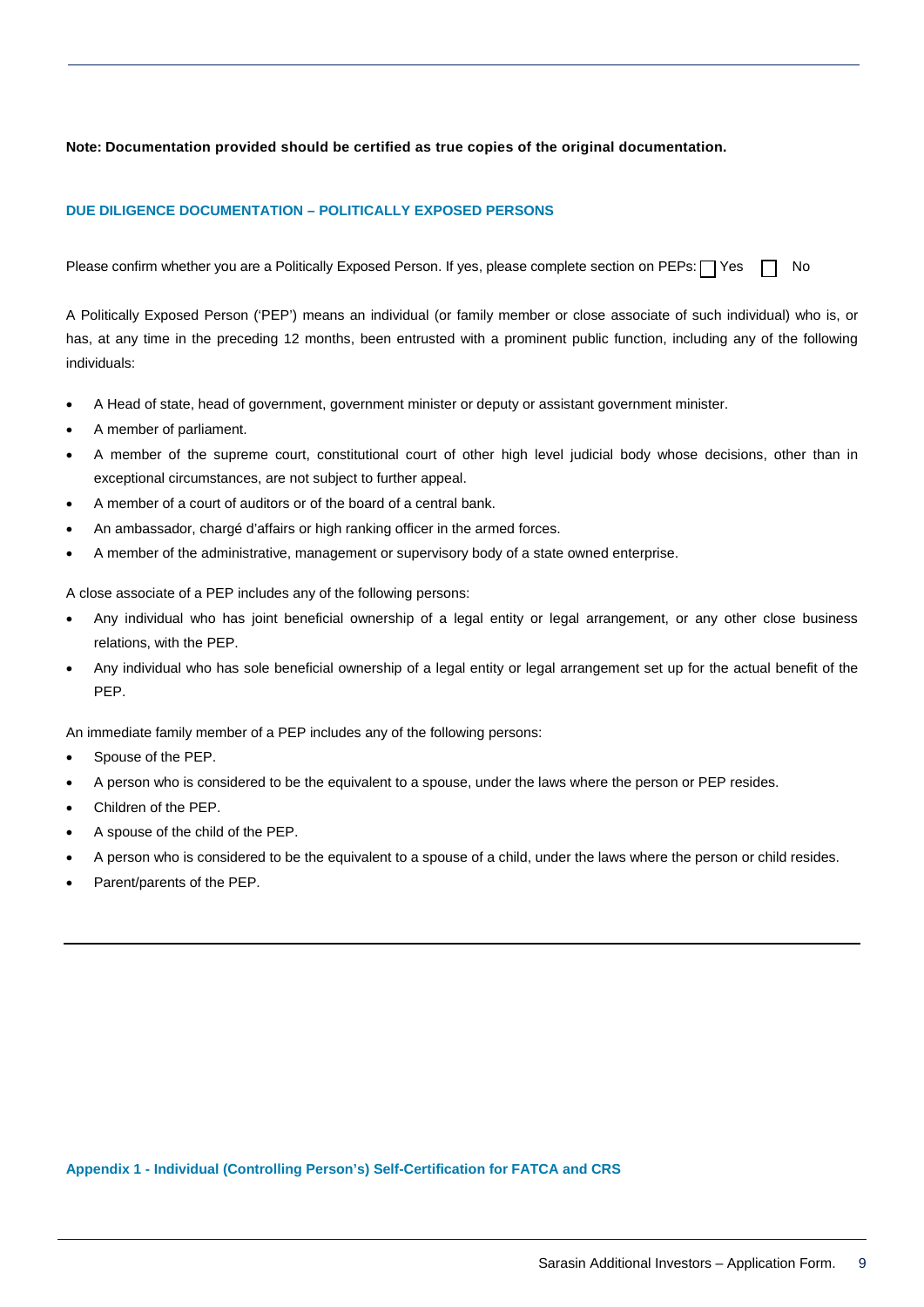#### **Instructions and Definitions**

#### **Please read these instructions before completing the form.**

Regulations based on the OECD Common Reporting Standard ("CRS")"] require us to collect and report certain information about an

account holder's tax residency. If your tax residence (or the account holder, if you are completing the form on their behalf) is located in a country that is signed up to the CRS, we may be legally obliged to pass on the information in this form and other financial information with respect to your financial accounts to our local tax authority.

You can find definitions of who is classified as an account holder, and other terms, in the Appendix.

This form will remain valid unless there is a change in circumstances relating to the account holder's tax status or other mandatory fields included on this form.

This form is intended to request information only where such request is not prohibited by local law.

Please fill in this form if you are an individual account holder, sole trader or sole proprietor.

For joint or multiple account holders, use a separate form for each individual person.

Where you need to self-certify on behalf of an entity account holder, do not use this form. Instead, you will need an "E*ntity tax residency self-*

*certification*." Similarly, if you are a controlling person of an entity, please fill in a "C*ontrolling person tax residency self-certification form*" instead of this form.

If you are a US Person under US Internal Revenue Service ("IRS") regulations, you may also need to fill in an IRS W-9 form.

#### **If you are filling in this form on behalf of someone else.**

Please tell us in what capacity you are signing in Part 3.

For example you may be the custodian or nominee of an account on behalf of the account holder, or you may be completing the form under

a power of attorney

A legal guardian should complete the form on behalf of an account holder who is a minor.

#### **As a financial institution, we are not allowed to give tax advice.**

If you have any questions about this form, these instructions, or defining your tax residency status, please speak to your tax adviser or local tax authority.

You can also find out more, including a list of jurisdictions that have signed agreements to automatically exchange information along with details about the information being requested on the OECD automatic exchange of information.

 "*Common Reporting Standard for Automatic Exchange of Financial Account Information*" (the "CRS") and the associated *"Commentary"* to **Note:** These are selected definitions provided to assist you with the completion of this form. Further details can be found within the OECD the CRS.

If you have any questions about these definitions or require further detail then please contact your tax adviser or local tax authority

 a Financial Account for the benefit of another person as an agent, a custodian, a nominee, a signatory, an investment advisor, an **"Account Holder"** The term "Account Holder" means the person listed or identified as the holder of a Financial Account. A person holding intermediary, or as a legal guardian, is not treated as the Account Holder. In these circumstances that other person is the Account Holder. For example in the case of a parent/child relationship where the parent is acting as a legal guardian, the child is regarded as the Account Holder. With respect to a jointly held account, each joint holder is treated as an Account Holder.

 individual who is tax resident in a Reportable Jurisdiction under the laws of that jurisdiction. **"Reportable Person"** The CRS defines the Account [Holder as a "Reportable Person". A Report](http://www.oecd.org/tax/transparency/automaticexchangeofinformation.htm)able Person is further defined as an

**"Financial Account"** A Financial Account is an account maintained by a Financial Institution and includes: Depository Accounts; Custodial Accounts; Equity and debt interest in certain Investment Entities; Cash Value Insurance Contracts; and Annuity Contracts.

**"Reportable Jurisdiction"** A Reportable Jurisdiction is a Participating Jurisdiction with which an obligation to provide financial account information is in place.

"**Participating Jurisdiction"** A Participating Jurisdiction means a jurisdiction with which an intergovernmental agreement is in place pursuant to which it will provide the information required on the automatic exchange of financial account information set out in the Common Reporting Standard.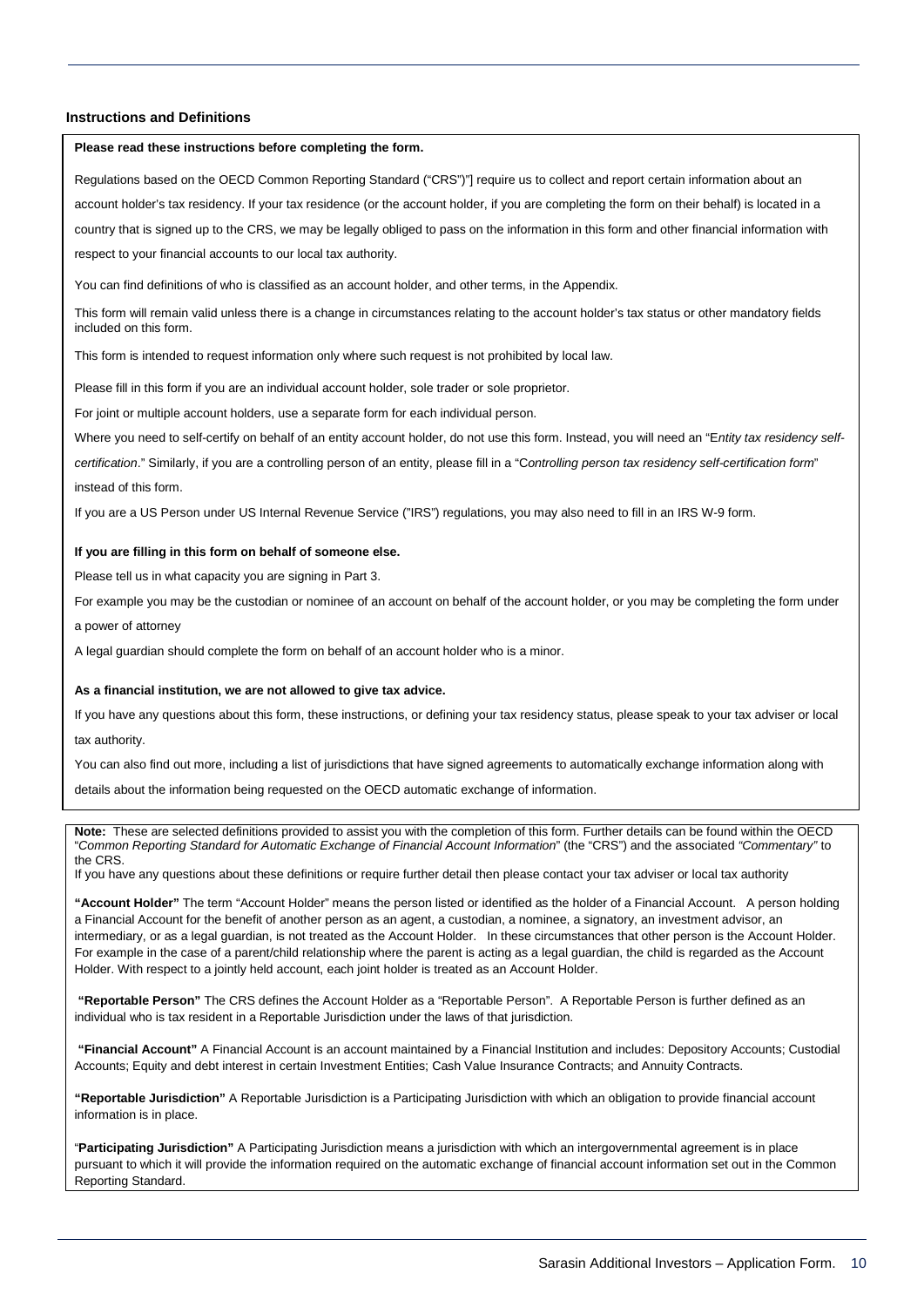#### **"Controlling Person**"

This is a natural person who exercise control over an entity. Where that entity is treated as a Passive Non-Financial Entity ("NFE") then such persons are regarded as the Account Holder(s). This definition corresponds to the term "beneficial owner" as described in Recommendation 10 of the Financial Action Task Force Recommendations (as adopted in February 2012). **If the account is maintained in relation to the Account Holder in their role as a Controlling Person then the** *"Controlling Person tax residency self-certification" form* **should be completed instead of this form** .

**"Entity"** The term "Entity" means a legal person or a legal arrangement, such as a corporation, organisation, partnership, trust or foundation.

#### **"TIN" (including "functional equivalent")**

The term "TIN" means Taxpayer Identification Number or a functional equivalent in the absence of a TIN. A TIN is a unique combination of letters or numbers assigned by a jurisdiction to an individual or an Entity and used to identify the individual or Entity for the purposes of administering the tax laws of such jurisdiction.

Some jurisdictions do not issue a TIN. However, these jurisdictions often utilise some other high integrity number with an equivalent level of identification (a "functional equivalent"). Examples of that type of number include, for individuals, a social security/insurance number, citizen/personal identification/service code/number, and resident registration number.

#### **Appendix 2**

"United States" means the United States of America, its territories and possessions, any state of the United States, and the District of Columbia.

"U.S. person" means:

Any natural person resident in the United States;

Any partnership or corporation organised or incorporated under the laws of the United States;

Any estate of which any executor or administrator is a U.S. person;

Any trust of which any trustee is a U.S. person;

Any agency or branch of a non-United States entity located in the United States;

Any non-discretionary account or similar account (other than an estate or trust) held by a dealer or other fiduciary for the benefit of a U.S. person;

Any discretionary account or similar account (other than an estate or trust) held by a dealer or other fiduciary organised, incorporated, or (if an individual) resident in the United States; and

Any partnership or corporation if: (A) organised or incorporated under the laws of any jurisdiction other than the United States; and (B) formed by a U.S. person principally for the purpose of investing in securities not registered under the United States Securities Act of 1933, as amended unless it is organised or incorporated, and owned, by "accredited investors" (as defined in Rule 501(a) under the United States Securities Act of 1933, as amended) who are not natural persons, estates or trusts.

Notwithstanding the foregoing paragraphs (i) through (viii):

• any discretionary account or similar account (other than an estate or trust) held for the benefit or account of a non-U.S. person by a dealer or other professional fiduciary organised, incorporated, or (if an individual) resident in the United States shall not be deemed to be a "U.S. person";

• any estate of which any professional fiduciary acting as executor or administrator is a U.S. person shall not be deemed to be a "U.S. person" if: (i) an executor or administrator of the estate who is not a U.S. person has sole or shared investment discretion with respect to the assets of the estate; and (ii) the estate is governed by laws other than those of the United States;

• any trust of which any professional fiduciary acting as trustee is a U.S. person shall not be deemed to be a "U.S. person" if a trustee who is not a U.S. person has sole or shared investment discretion with respect to the trust assets, and no beneficiary of the trust (and no settlor if the trust is revocable) is a U.S. person;